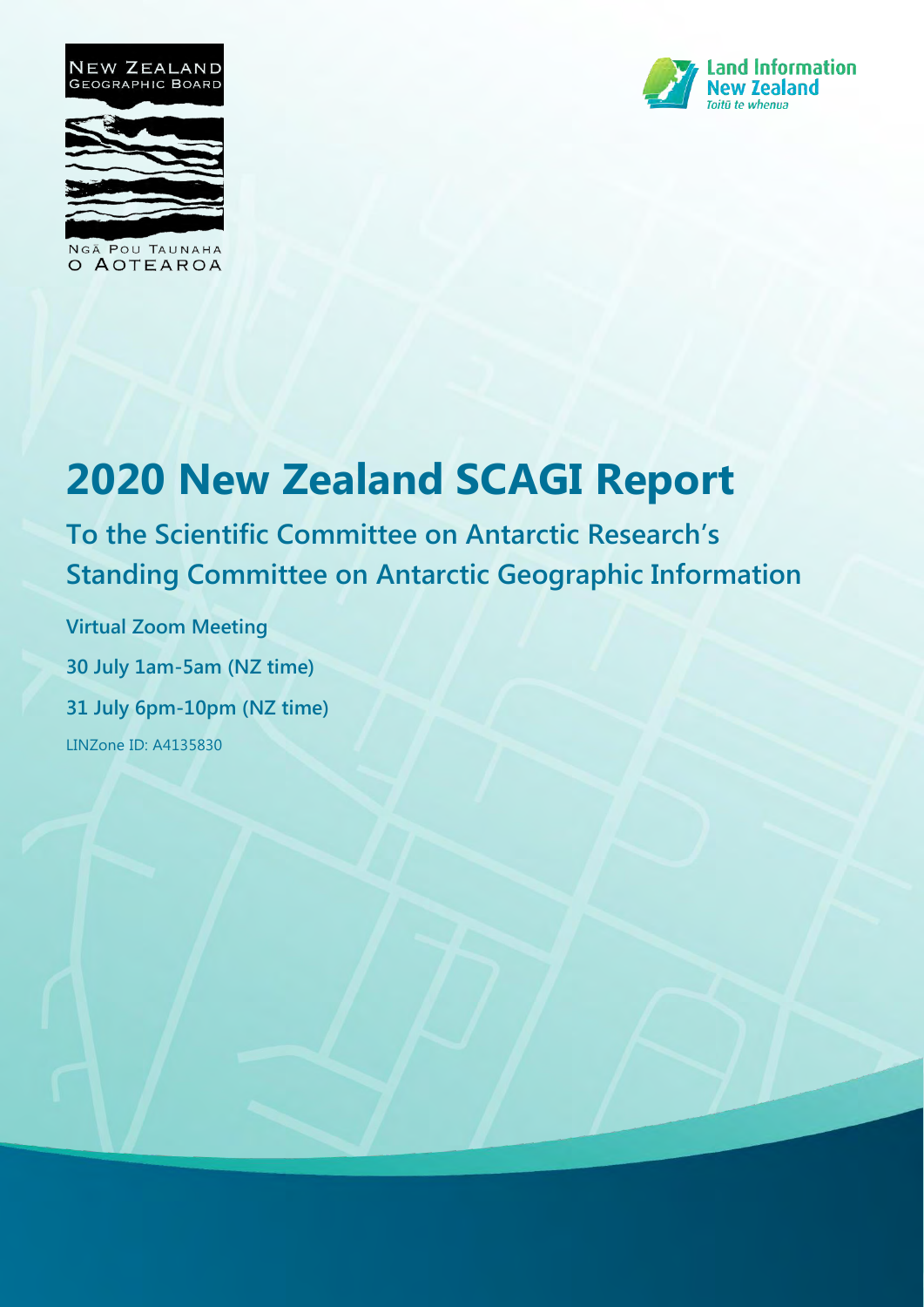## Contents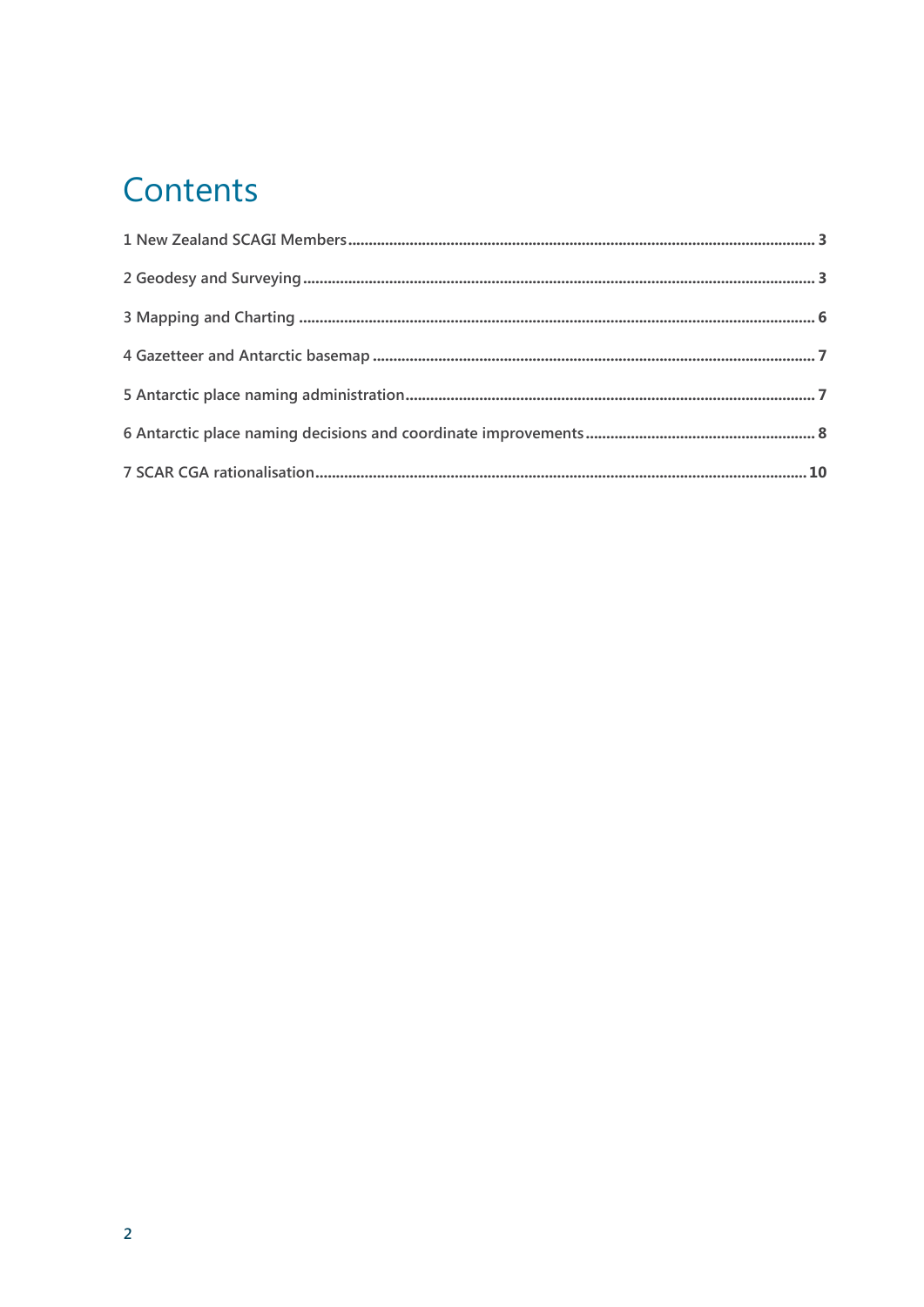### <span id="page-2-0"></span>**1 New Zealand SCAGI Members**

Wendy Shaw Secretary, New Zealand Geographic Board (NZGB) Graeme Blick Group Manager Positioning & Resilience, Land Information New Zealand (LINZ)

### <span id="page-2-1"></span>**2 Geodesy and Surveying**

The Positioning team within LINZ operates an annual K150 Event to Scott Base that encompasses geodesy and surveying activities necessary to maintain the Ross Sea Region spatial reference system and geodetic datum. The key components of the K150 event are discussed below.

### **2.1 Tide gauges and sea level information**

A part of LINZ's role in the Ross Sea Region is monitoring tides and sea levels for hydrographic charting and geodetic heighting purposes. Sea level observations are critical to the study of sea level change and for climate change scientists. LINZ operates two long-term tide gauges at Scott Base and Cape Roberts. To enhance the long-term value of the sea level records LINZ carries out tide gauge calibration checks. This is done by using GPS to measure the height of the sea ice as it rises and falls and compare it with the data from the tide gauges.



Calibration of Cape Roberts tide gauge with GNSS set up on floating ice, 30 October 2019 Photo: Christopher Stephens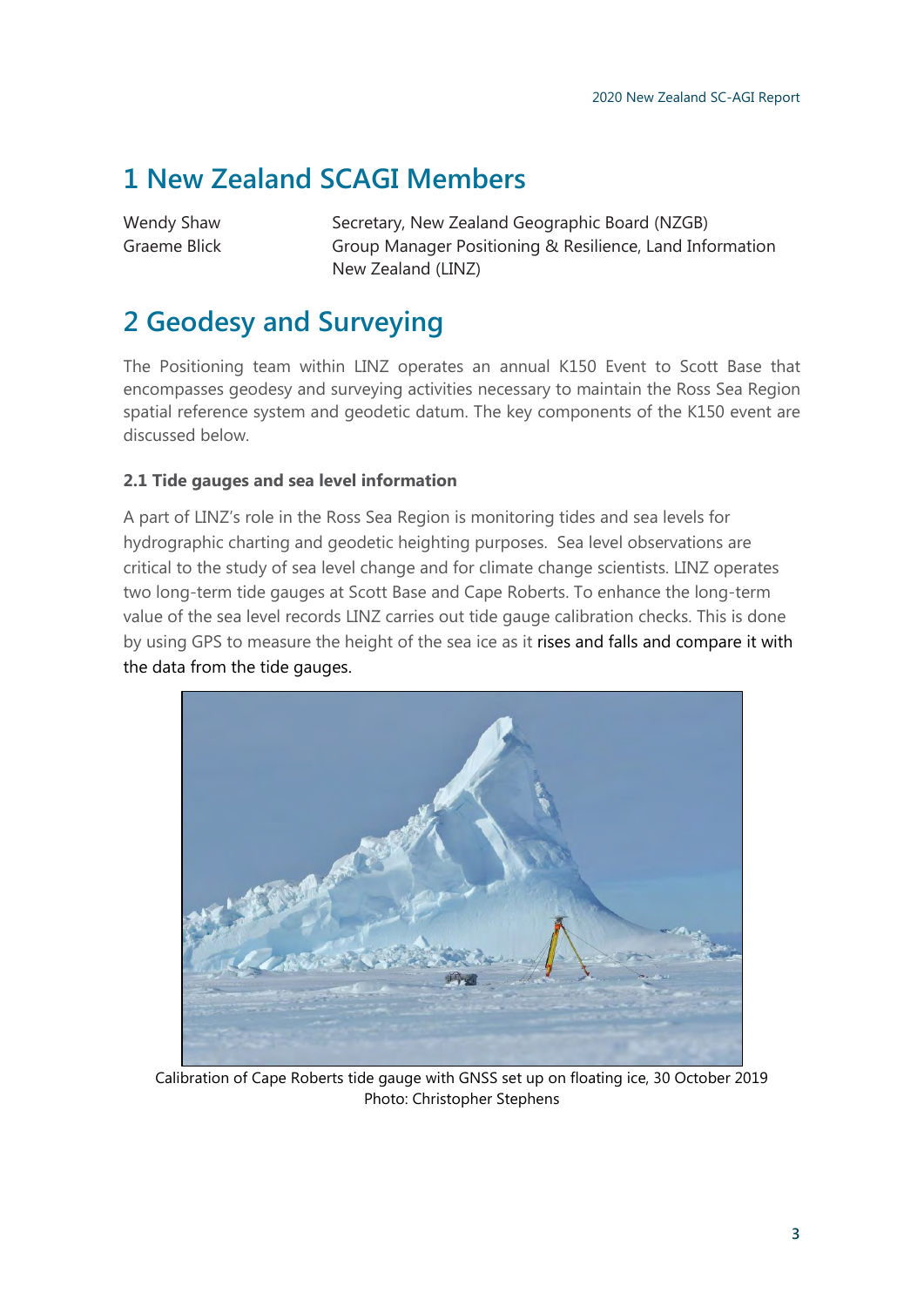

The new Scott Base tide gauge anchor being lowered into position on 3 November 2019 Photo: Christopher Stephens

### **2.2 Continuously operating GNSS receivers**

LINZ manages four continuously operating Global Navigation Satellite Station (GNSS) sites in the Ross Sea Region. These sites provide real-time positioning data about ground movement of the Antarctica continent, as well as being used as reference marks for regional science projects. We use the data to maintain the Ross Sea Region Geodetic Datum. The data from these sites underpins global reference frames and is used by the international science community.



Final installation of Zephyr3 antenna 2 November 2019 for Scott Base [SCTB] upgrade Photo: Christopher Stephens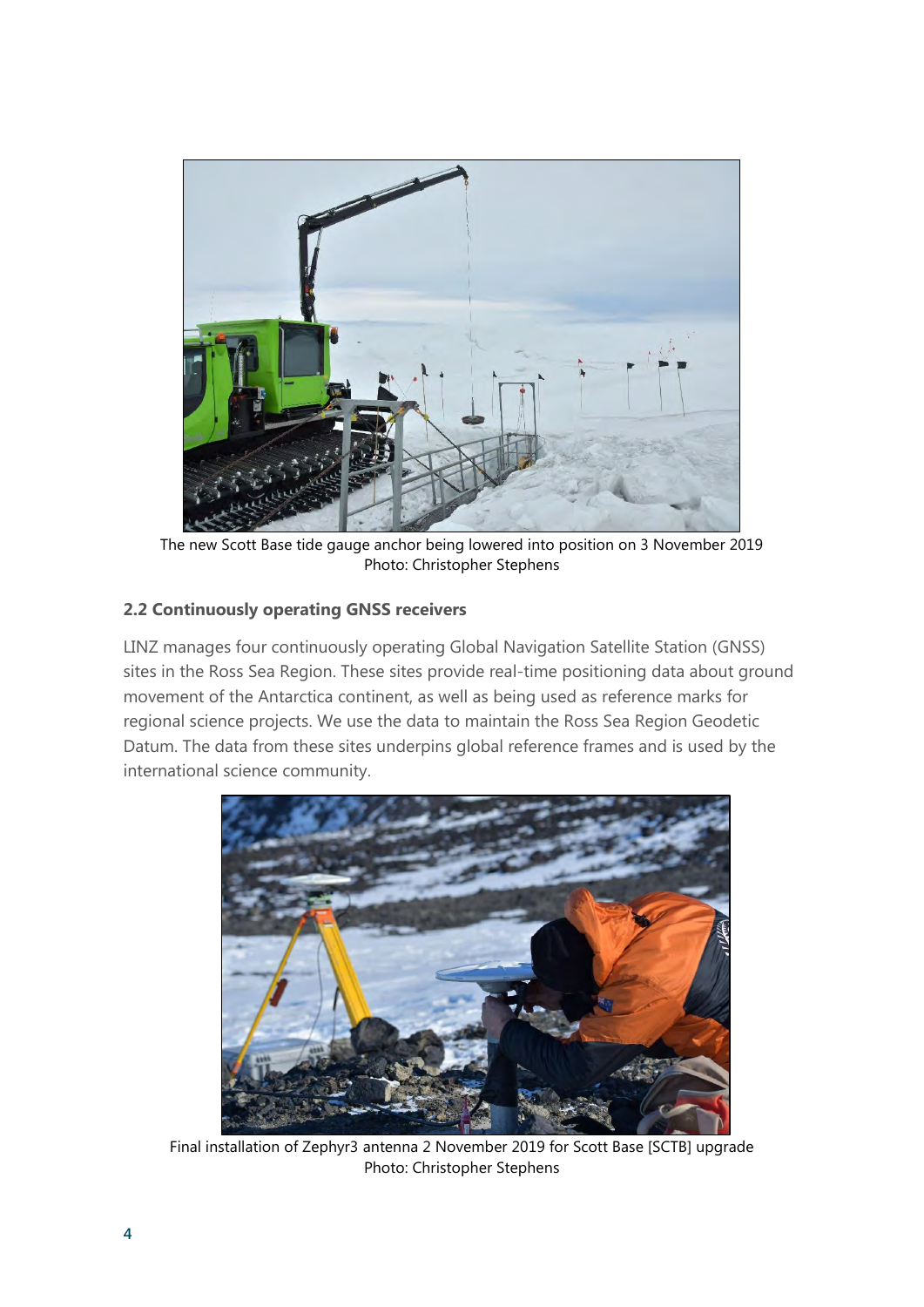#### **2.3 Gravity observations**

LINZ collaborates with international groups to support the collection of absolute gravity readings at sites within the Ross Sea Region. Absolute Gravity observations provide data which is used to better define the shape of the Earth. This information is then used in models such as those which predict the impacts of sea level rise. These absolute gravity measurements also provide a local baseline for scientists who are using gravity to explore structures below the ice sheet. We typically collect gravity observations every 3-5 years. The most recent campaign was in November 2018 in conjunction with the government of Finland.

### **2.4 SBAS ground station**

The LINZ SBAS project is likely to require ground stations located in Antarctica. Initial designs indicate that Scott Base would be a preferred location. If a site were installed at Scott Base we would need the support of Antarctica NZ (AntNZ) for its construction and operation. Discussions with AntNZ to date have been positive and we have been told that in principle a station could be hosted there. We are now waiting on the outcome of the Geoscience Australia RFT process to identify a supplier to confirm the physical site requirements. This should be known in early 2021.

### **2.5 Wind turbine monitoring**

To decrease the reliance on fossil fuels Scott Base and McMurdo Station have recently been using power generated from wind turbines. The foundations of these turbines sit in permafrost and to check their stability LINZ carries out an annual survey of the towers to check their stability.

### **2.6 Local survey support for AntNZ**

LINZ supports AntNZ by capturing positioning information which is used Antarctica for projects, management and planning around Scott Base and the Ross Sea Region. These activities include erosion surveys of the shoreline around Hut Point, collecting data for defining the location of the Antarctic Specially Protected Areas (ASPA), maintaining topographic data around Scott Base and small engineering surveys, such as road layouts. This summer LINZ will be setting-out the location of the new base buildings, installing a new height reference point and mapping the Arrival Heights ASPA.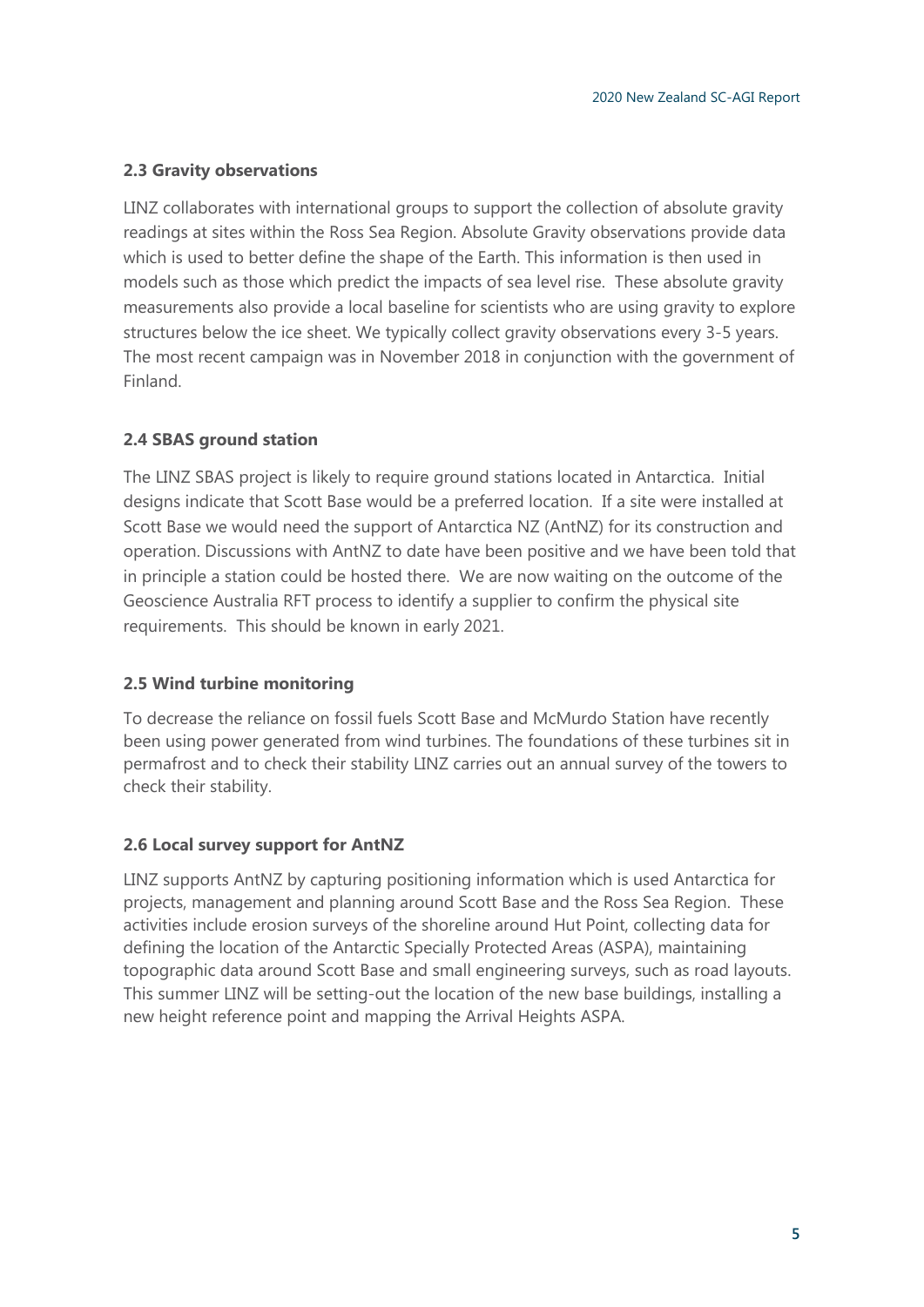

Deformation survey of Discovery Hut, Hut Point, on 7 November 2019 Photo: Christopher Stephens

### **2.7 Supporting preservation of historic huts**

LINZ supports the Antarctic Heritage Trust (AHT) and their on-going preservation efforts of four historic huts from the exploits of Captain Robert Falcon Scott, Sir Ernest Shackleton and Sir Edmund Hillary. Over the years these huts have been at increased risk due to such effects as ice accumulation, weathering, erosion, and sea level rise. LINZ undertakes regular height surveys so that AHT can consider any changes over time.

### **2.8 Impacts of COVID-19**

Covid19 has impacted all national Antarctic programmes with the mutual outcome of keeping Antarctica Covid19-free. AntNZ, like all other programmes, has drastically reduced the number of supported Events in 2020-21. Only long-term science events close to Scott Base, essential base maintenance activities and base re-build events are being supported this year. K150 is classified as a science event due to its principal geodesy component supporting the long term monitoring of sea level, land movement and gravity changes. K150 is being supported by AntNZ this summer (2020/2021).

### <span id="page-5-0"></span>**3 Mapping and Charting**

LINZ's responsibly for topographic mapping extends to the Ross Sea Region of Antarctica and the sub-Antarctic Islands. We have published 1:50,000 scale maps of Ross Island, the Dry Valleys and the Darwin Glacier. LINZ's responsibility for hydrographic charting also extends to the Southern Ocean, the Ross Sea Region including Cape Adare and Ross Island. With the increase in the number and size of tourist ships visiting the Ross Sea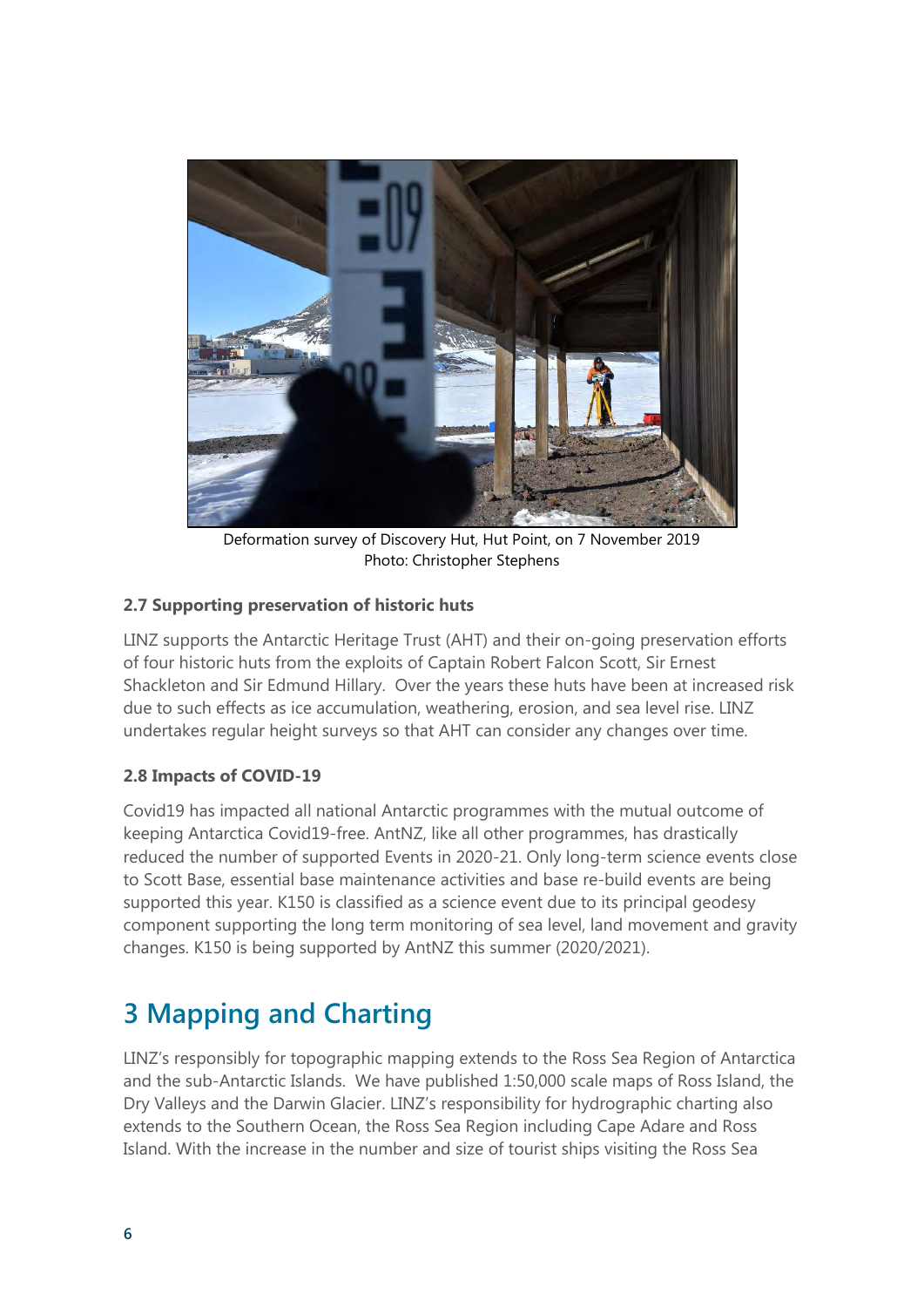Region and the remoteness of the region, there is an increased awareness for of the need for accurate charts to ensure safe navigation.

### <span id="page-6-0"></span>**4 Gazetteer and Antarctic basemap**

In September 2019 the NZGB completed enhancements to the publicly available *[New](https://gazetteer.linz.govt.nz/)  [Zealand Gazetteer](https://gazetteer.linz.govt.nz/)* which included the continent wide Antarctic basemap developed in early 2019 by LINZ. Users of the Gazetteer can now view (nearly) all New Zealand's Antarctic place names in their spatial context at 1:50,000 scale, and undersea in the Southern Ocean with 2km grid bathymetry.



Screenshot from the NZ Gazetteer [\(https://gazetteer.linz.govt.nz/\)](https://gazetteer.linz.govt.nz/), July 2020

### <span id="page-6-1"></span>**5 Antarctic place naming administration**

#### **5.1 Antarctic Place Naming Standard for New Zealand**

The NZGB is consulting on a new Standard for Antarctic place names<sup>1</sup>. This standard will provide guidelines for people making place name proposals and help the NZGB achieve quality and consistency in its decision making. The standard covers longstanding New Zealand Antarctic naming policy. It acknowledges the draft *International Principles and Procedures for Antarctic Place Names* which SCAGI hopes to finalise at this July 2020 meeting.

**<sup>1</sup>** <https://www.linz.govt.nz/consultation-new-zealand-geographic-board%E2%80%99s-three-place-naming-standards> began 26 June 2020 concludes 26 August 2020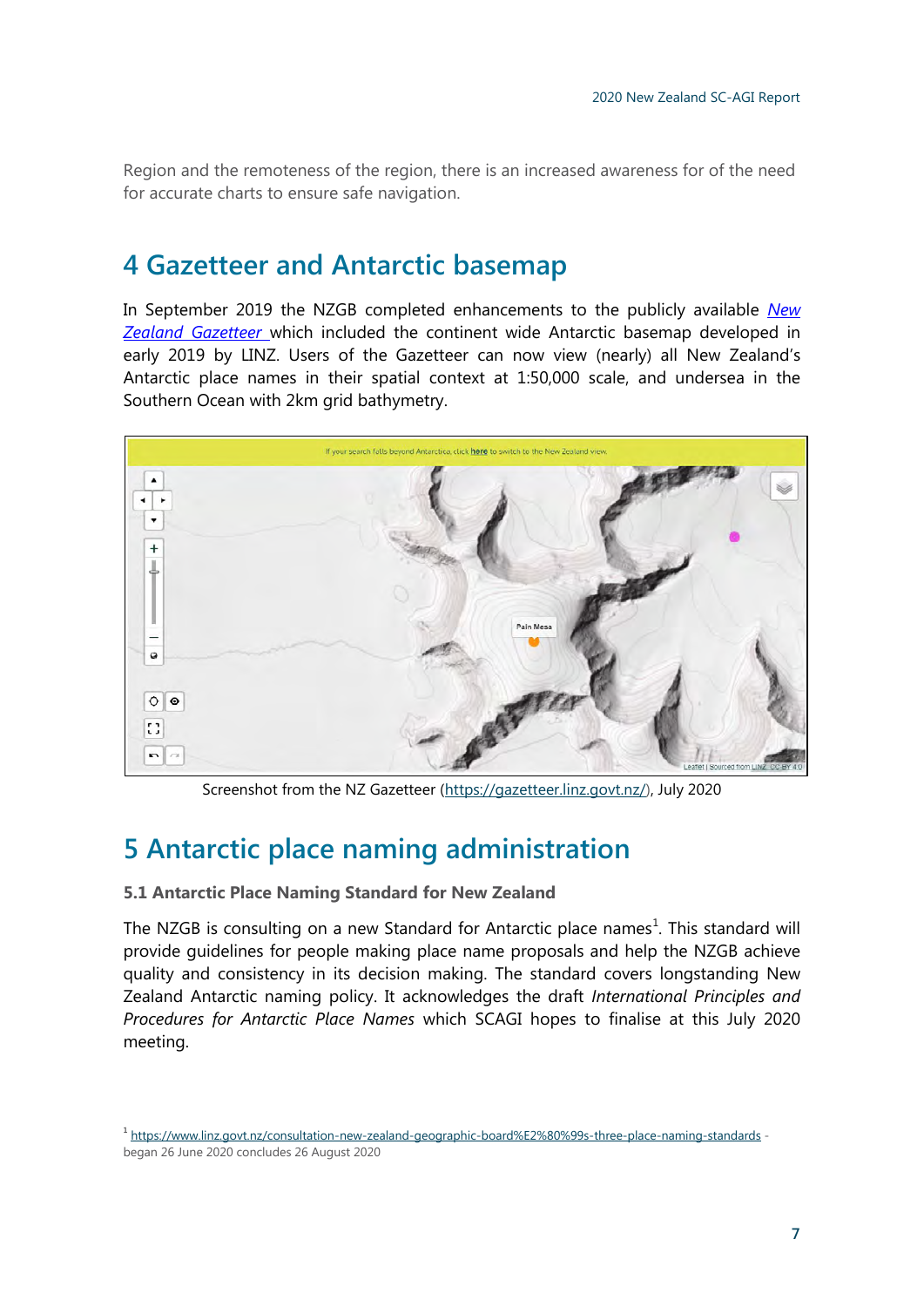### **5.2 International Principles and Procedures for Antarctic Place Names**

New Zealand contributed as a member of the SCAGI Working Group tasked with developing a modern naming guideline for use by members for new naming and for changing existing names. Excellent collaboration demonstrated goodwill to produce a document to meet the objectives of good naming practice in Antarctica and alignment with Antarctic Treaty objectives.

### **5.3 Antarctic Officials Coordination Group**

Following meetings with the Ministry of Foreign Affairs and Trade (MFAT) in July 2018 and August 2019, Wendy Shaw joined a newly formed Antarctic Officials Coordination Group. This Group steers cross-government policy, domestic outreach, and international engagement, in relation to New Zealand interests in Antarctica.

In late 2019 MFAT released New Zealand's statement of *Commitment to Antarctica and*  the Southern Ocean<sup>2</sup> and in December 2019 the Group met for the first time with representatives from 13 New Zealand Ministries and organisations. The most recent meeting on 26 June 2020 focussed on the impact of COVID-19 to New Zealand's 20/21 season.

### <span id="page-7-0"></span>**6 Antarctic place naming decisions and coordinate improvements**

#### **6.1 New place names for features on the ice**

On 19 December 2019 the NZGB's decisions on **650** Antarctic place names became official by notification in the *New Zealand Gazette*. This action mostly covers decisions from the NZGB's Antarctic Names Committee's March 2019 meeting, previously reported to SCAGI in 2019, and some further improvements for positional accuracy. A further new name Córdova Nunatak became official on 16 July 2020, delayed from March 2020 due to COVID-19.

**<sup>2</sup>** <https://www.mfat.govt.nz/en/environment/antarctica/ourcommitment/>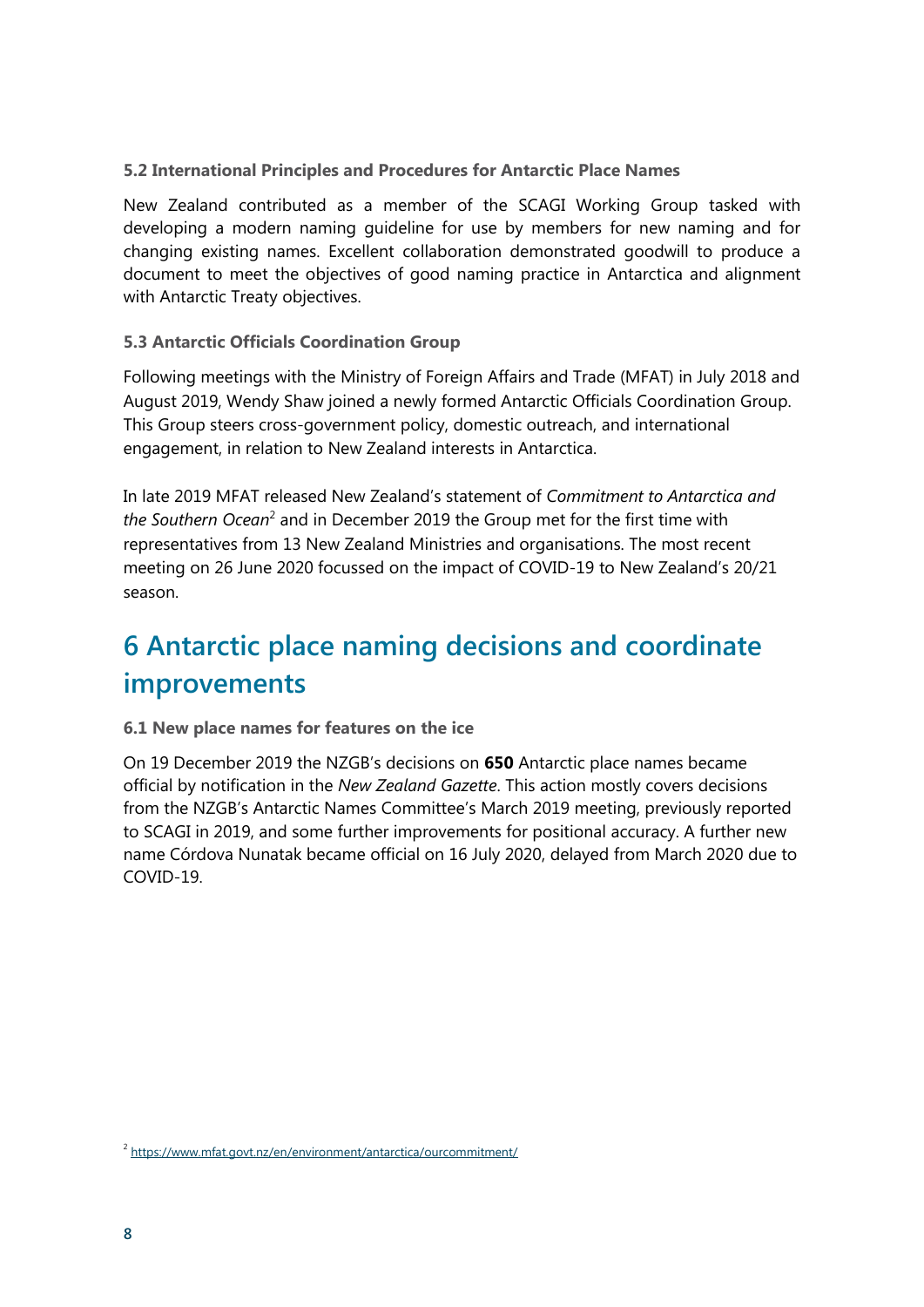| <b>Name</b>             | <b>Origin</b>          | <b>Description</b>                                                                                                                                                                                                                                                                                |
|-------------------------|------------------------|---------------------------------------------------------------------------------------------------------------------------------------------------------------------------------------------------------------------------------------------------------------------------------------------------|
| <b>Córdova Nunatak</b>  | US-ACAN<br>proposal    | A volcanic feature at the northern end of The<br>Pleiades, a group of volcanic cones and craters<br>at the western head of Mariner Glacier, northern<br>Victoria Land. For Dr France A. Córdova,<br>astrophysicist and 14th Director of the U.S.<br>National Science Foundation (NSF), 2014-2020. |
| <b>Oliver Bluffs</b>    | NZ public<br>proposal  | An important site for geological and fossil<br>deposits at Dominion Range, upper Beardmore<br>Glacier. For Dr Robin Langford Oliver (1921-<br>2001), NZ geologist who worked from University<br>of Adelaide, Australia.                                                                           |
| <b>Room With A View</b> | <b>ANC</b><br>proposal | A site at the northern end of Hut Point<br>Peninsula, with excellent panoramic views. The<br>site is on the Ross Island Trail system and used<br>for excursions from Scott Base and McMurdo<br>Station. A name in use since at least the early<br>1990's.                                         |

ANC/NZGB decisions on new official names include:

### **6.2 New place names for features in the Southern Ocean**

proposal

In 2019 the NZGB accepted a proposal from GNS Science Te Pū Ao to collaborate on a project to identify and determine new names for features in the Southern Ocean with suitable bathymetric coverage.

and Koettlitz Névé.

A Māori name meaning 'Glacier View', for a peak on Mount Morning overlooking Koettlitz Glacier

At its 2 April 2020 meeting the NZGB decided on names for 11 of 27 undersea features that had been identified and they were gazetted as official on 16 July 2020. The names will now proceed as new proposals to SCUFN**<sup>3</sup>** for consideration at its 9-13 November 2020 meeting.

[Tirohanga Hukapō](https://gazetteer.linz.govt.nz/place/58943) ANC

**<sup>3</sup>** SCUFN – Sub Committee on Undersea Feature Names